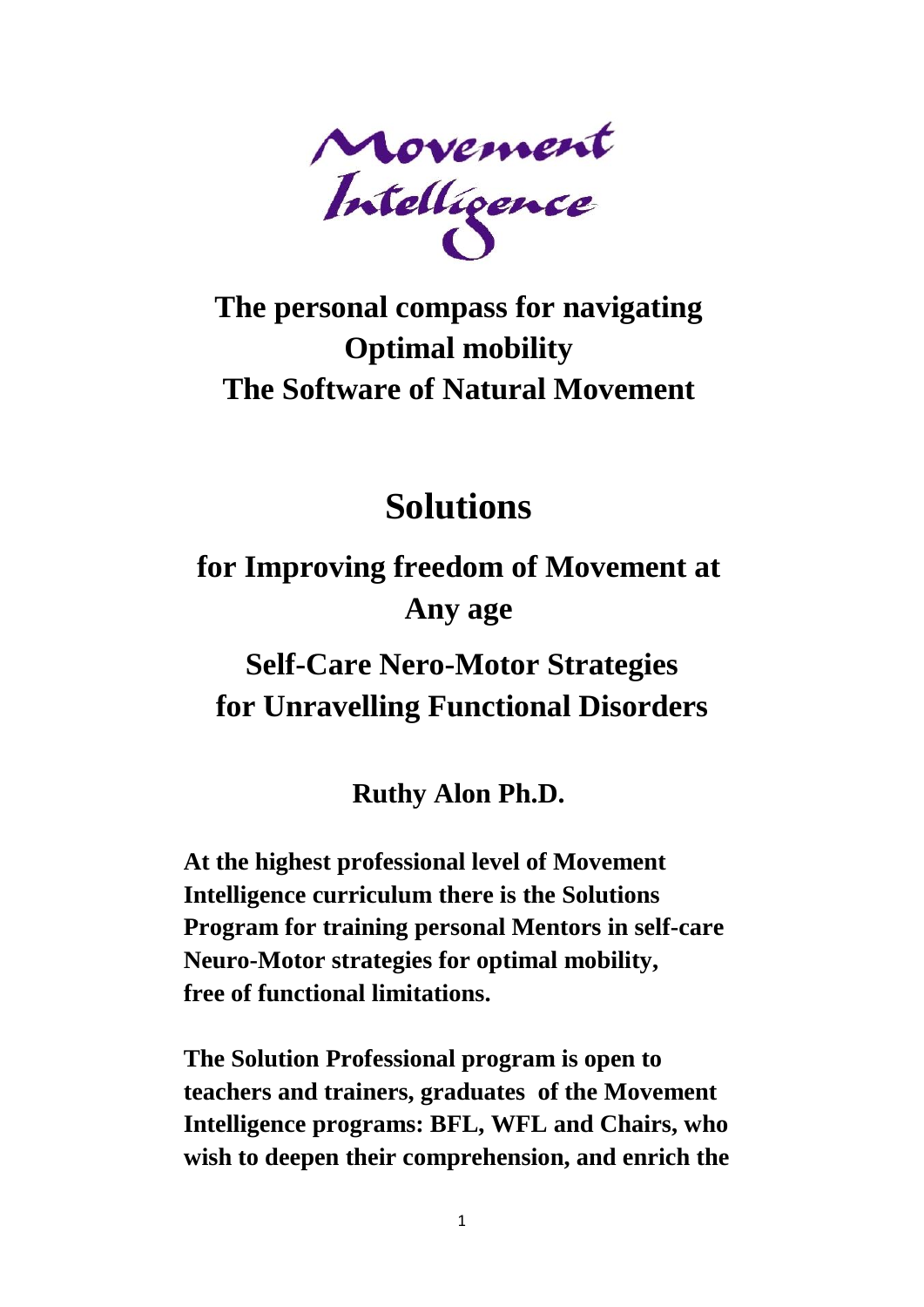**level of their teaching Toolkit, with practical, selfcare, Nero motor strategies for resolving specific movement issues that inhibit people from functioning in their full potential and ease. Feldenkrais practitioners and other movement teachers, who are interested in the Solutions professional track and are not familiar with the Movement Intelligence Programs, are asked to complete a prerequisite of 20 hours of Bones for Life basic program, in order to acquire the primary concepts and approach of the Somatic learning originated in the Feldenkrais method, as applied in the program in the vertical reality and power management.** 

**As the Solutions course is meant eventually for the public, the professional course is also open to people who are interested to learn how to improve their own quality of life with no professional intentions. Their presence in the course enriches the experience of the prospective mentors with realistic insights.**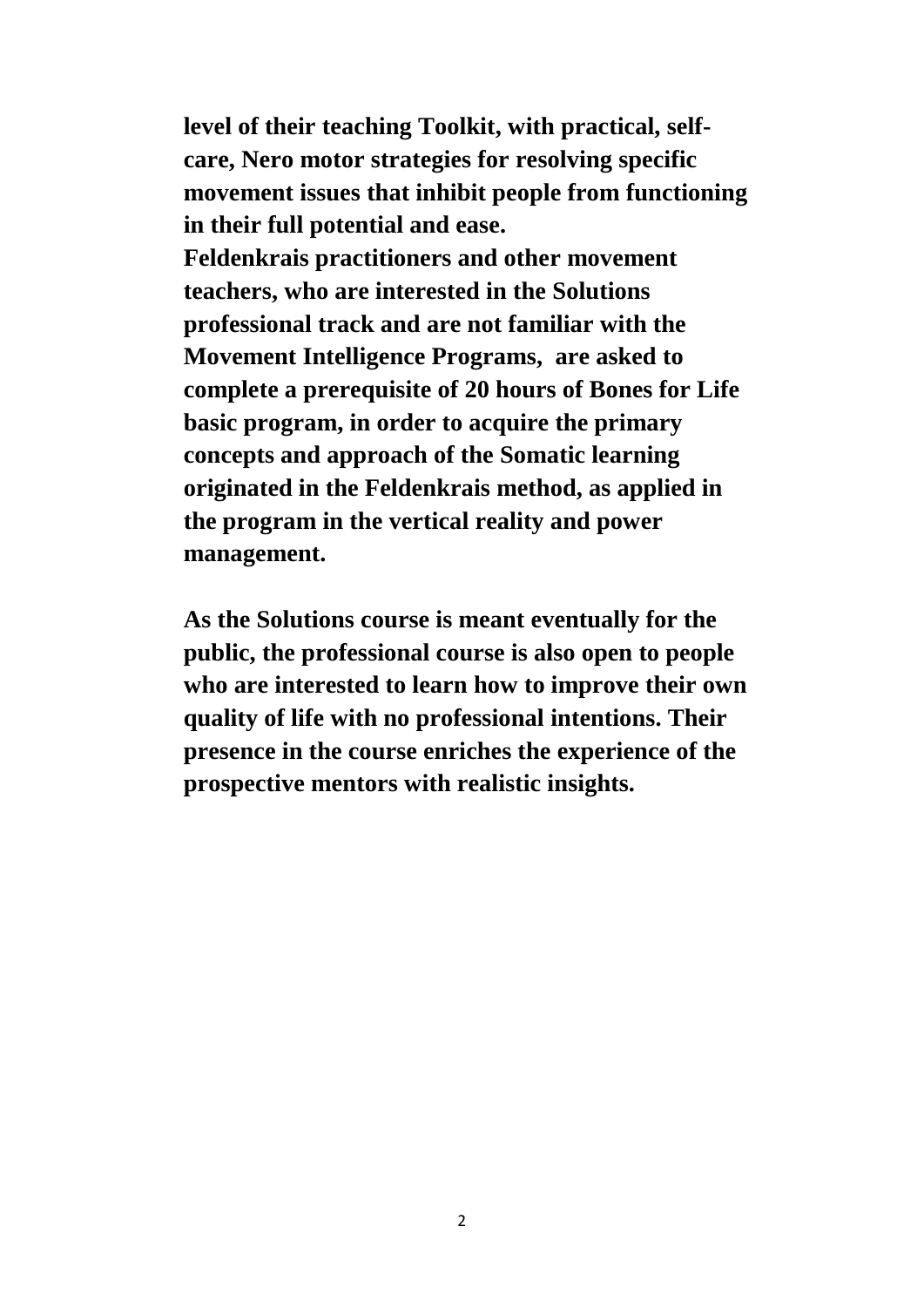**The basic Solutions training consists of 72 hours, plus 28 hour didactic Seminar and Mentoring, Total of 100 learning hours.**

**Graduates of the professional truck will receive from the Foundation for Movement Intelligence a Personal Mentor certificate, in Solutions for optimal mobility for teaching individuals as well as groups.** 

**www.movementintelligence.com Find a teacher / find a trainer**

**www.movementintelligence.org [Teachers, Trainings & Classes](http://movementintelligence.org/listing.html)**

**www.bonesforlife.com Find a teacher , find a trainer**

#### **About the Solutions Personal Mentor Training:**

Participants are guided verbally through a wide range of Nero-Motor movement processes that suggest solutions for the most common functional problem that people in the culture experience. The learning includes themes like: ways to decompress the lower back's vertebrae, restoring articulation at the upper back stiffness, aligning the hip joint, reviving springiness of the knees and ankles, awakening the feet and toes to their potential malty dimensional adjustability to variant surfaces, freeing the neck, recovering balance resourcefulness, enhancing